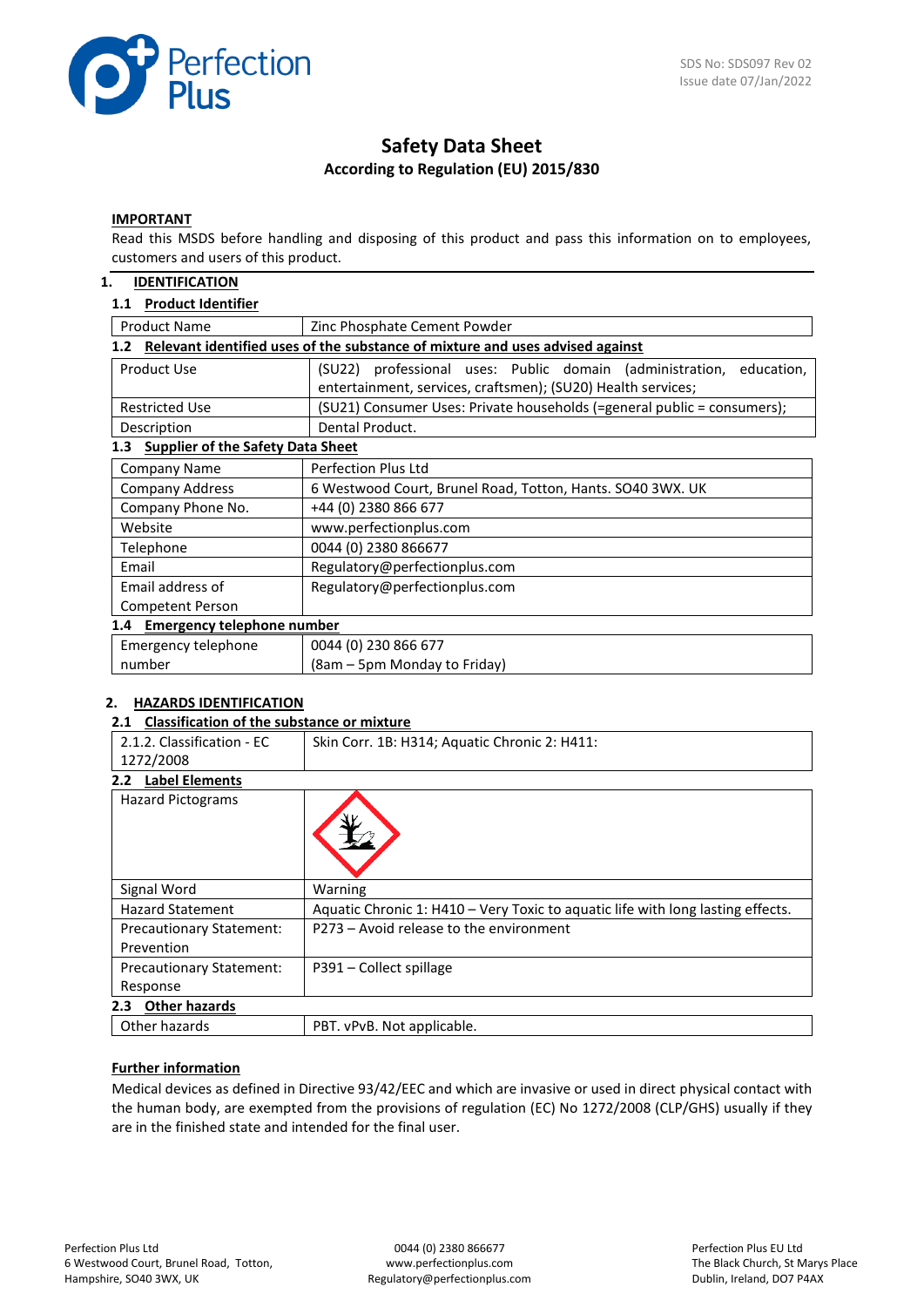

## **3. COMPOSITION/INFORMATION ON INGREDIENTS**

## **3.2 Mixtures**

## **EC 1272/2008**

| <b>Chemical Name</b> | Index No.    | CAS No.   | EC No.    | <b>REACH</b><br>Registration<br><b>Number</b> | CONC.<br>$(\%w/w)$ | <b>Classification</b>                              |
|----------------------|--------------|-----------|-----------|-----------------------------------------------|--------------------|----------------------------------------------------|
| Zinc Oxide           | 030-013-00-7 | 1314-13-2 | 215-222-5 | 01-2119463881-32                              | 80-90%             | Aquatic Acute 1: H400;<br>Aquatic Chronic 1: H410; |

### **4. FIRST AID MEASURES**

#### **4.1 Description of first aid measures**

| Inhalation                                             | Move the exposed person to fresh air.                                             |  |
|--------------------------------------------------------|-----------------------------------------------------------------------------------|--|
| Eye Contact                                            | Rinse immediately with plenty of water for 15 minutes holding the eyelids open.   |  |
| Skin contact                                           | Wash off immediately with plenty of soap and water. Remove contaminated clothing. |  |
| Ingestion                                              | Do NOT induce vomiting.                                                           |  |
| 4.2                                                    | Most important symptoms and effects, both acute and delayed                       |  |
| Inhalation                                             | May cause irritation to mucous membranes.                                         |  |
| Eye Contact                                            | May cause irritation to eyes.                                                     |  |
| Skin contact                                           | May cause irritation to skin.                                                     |  |
| May cause irritation to mucous membranes.<br>Ingestion |                                                                                   |  |
|                                                        | 4.3 Indication of any immediate medical attention and special treatment needed    |  |
| <b>Inhalation</b>                                      | Seek medical attention if irritation or symptoms persist.                         |  |
| Eye Contact                                            | Seek medical attention if irritation or symptoms persist.                         |  |
| Skin contact                                           | Seek medical attention if irritation or symptoms persist.                         |  |
| Ingestion                                              | Seek medical attention if irritation or symptoms persist.                         |  |
| <b>General information</b>                             |                                                                                   |  |
|                                                        | If you feel unwell, seek medical advice (show the label where possible).          |  |

### **5. FIRE FIGHTING MEASURES**

**5.1 Extinguishing media**

| . . |                                                                         |
|-----|-------------------------------------------------------------------------|
|     | Use extinguishing media appropriate to the surrounding fire conditions. |
|     | 5.2 Special hazards arising from the substance or mixture               |
|     | Burning produces irritating, toxic and obnoxious fumes.                 |
|     | 5.3 Advice for firefighters                                             |
|     | Wear suitable respiratory equipment when necessary.                     |
|     |                                                                         |

### **6. ACCIDENTAL RELEASE MEASURES**

## **6.1 Personal precautions, protective equipment and emergency procedures** Avoid raising dust. Ensure adequate ventilation of the working area. Wear suitable protective equipment. **6.2 Environmental precautions** Do not allow product to enter drains. Prevent further spillage if safe. **6.3 Methods and material for containment and cleaning up** Sweep up. Transfer to suitable, labelled containers for disposal. Clean spillage area thoroughly with plenty of water. **6.4 Reference to other sections** See section 13 for disposal information. See section 8 for exposure controls/personal protection.

## **7. HANDLING AND STORAGE**

## **7.1 Precautions for safe handling**

| Avoid contact with eyes and skin. Ensure adequate ventilation of the working area. Adopt |
|------------------------------------------------------------------------------------------|
| best Manual Handling considerations when handling, carrying and dispensing.              |
|                                                                                          |

**7.2 Conditions for safe storage, including any incompatibilities**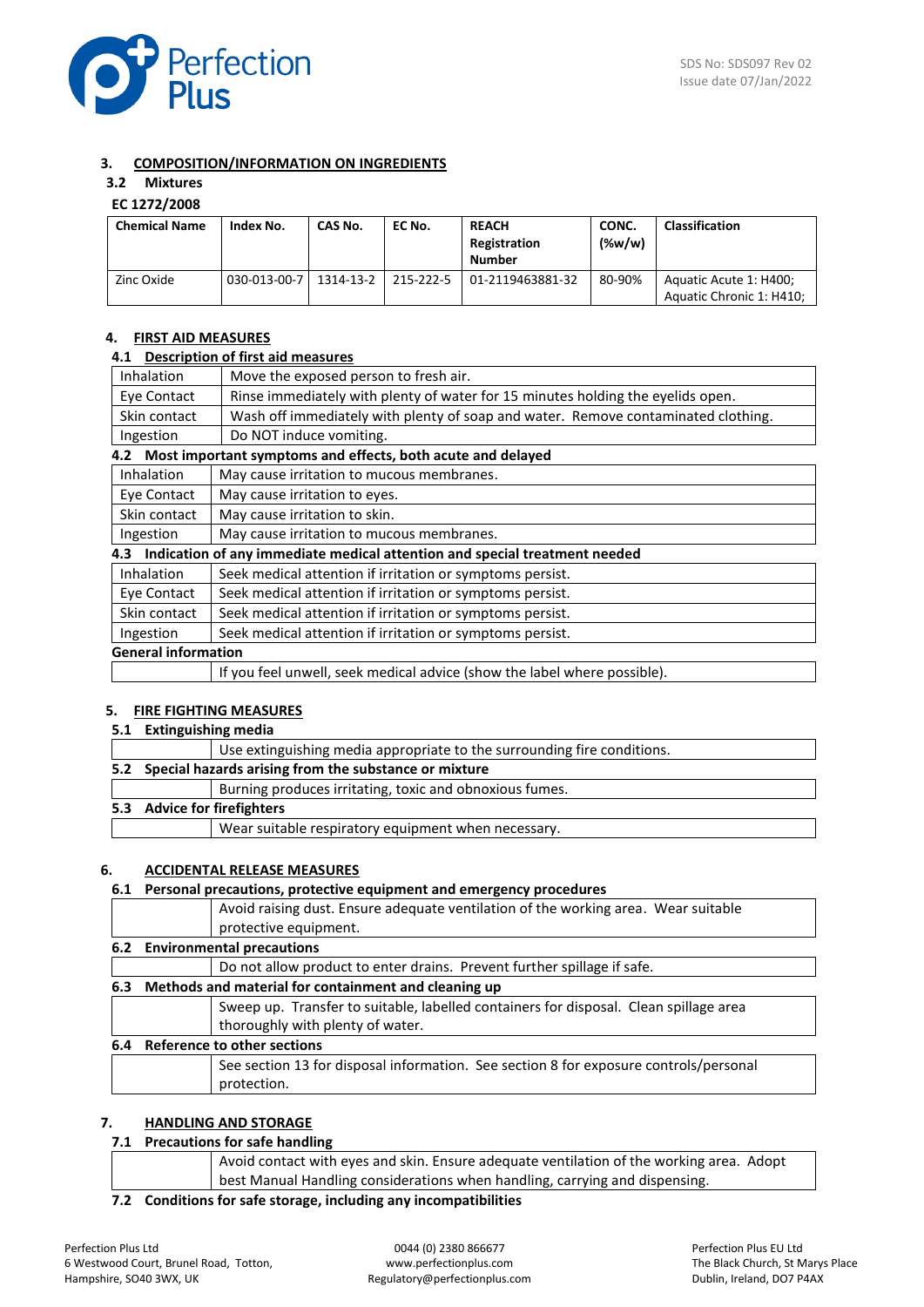

|     |                     | Keep in a cool, dry, well-ventilated area. Keep containers tightly closed. Store in original<br>container. |
|-----|---------------------|------------------------------------------------------------------------------------------------------------|
| 7.3 | Specific end use(S) |                                                                                                            |
|     |                     | See section 1.2. Relevant identified uses of the substance or mixture and uses advised                     |
|     |                     | against for further information.                                                                           |

## **8. EXPOSURE CONTROLS/PERSONAL PROTECTION**

### **8.1 Control parameters**

## **8.1.1 Exposure Limit Values**

| Heavy Magnesium Oxide     | WEL 8-hr limit ppm:        | $\overline{\phantom{0}}$ | WEL 8-hr limit mg/m3:        |  |
|---------------------------|----------------------------|--------------------------|------------------------------|--|
| (Magnesium oxide (as Mg)) |                            |                          |                              |  |
|                           | WEL 15 min limit ppm:      | -                        | WEL 15 min limit mg/m3:      |  |
|                           | WEL 8-hr limit mg/m3 total | 10                       | WEL 15 min limit mg/m3 total |  |
|                           | inhalable dust:            |                          | inhalable dust:              |  |
|                           | WEL 8-hr limit mg/m3 total | -                        | WEL 15 min limit mg/m3 total |  |
|                           | respirable dust:           |                          | respirable dust:             |  |
|                           |                            |                          |                              |  |

**DNE: Derived no-effect level.**

## **Exposure Pattern-Workers**

| Zinc oxide | Long term - inhalation - Systemic effects | 5 mg/m <sup>3</sup> |
|------------|-------------------------------------------|---------------------|
|            | Long term - dermal - Systemic effects     | 87mg/kg             |

## **Exposure Pattern-General Population**

| Zinc oxide | Long term $-$ inhalation $-$ Systemic effects | 2.5 mg/m <sup>3</sup> |
|------------|-----------------------------------------------|-----------------------|
|            | Long term – dermal – Systemic effects         | 87 bw/day             |
|            | Long term $-$ oral $-$ Systemic effects       | $0.83$ bw/day         |

## **8.2 Exposure controls**



| 8.2.1 Appropriate engineering controls                                        |                                                  |                            |  |  |  |
|-------------------------------------------------------------------------------|--------------------------------------------------|----------------------------|--|--|--|
|                                                                               | Ensure adequate ventilation of the working area. |                            |  |  |  |
|                                                                               | 8.2.2 Individual protection measures             |                            |  |  |  |
|                                                                               | Wear chemical protective clothing.               |                            |  |  |  |
| Eye/face protection                                                           |                                                  | Approved safety goggles.   |  |  |  |
| Skin protection -                                                             |                                                  | Chemical resistant gloves. |  |  |  |
| Hand protection                                                               |                                                  |                            |  |  |  |
| Wear suitable respiratory equipment when necessary.<br>Respiratory protection |                                                  |                            |  |  |  |

## **9. PHYSICAL AND CHEMICAL PROPERTIES**

## **9.1. Information on basic physical and chemical properties**

| Appearance                | Powder            | Vapour pressure             | Not applicable.   |
|---------------------------|-------------------|-----------------------------|-------------------|
| Colour                    | White/Yellow      | Vapour density              | Not applicable.   |
| Odour<br><b>Odourless</b> |                   | Relative density            | No data available |
| Odour threshold           | Not applicable.   | Fat solubility              | No data available |
| рH                        | No data available | Partition coefficient       | No data available |
| Melting point             | No data available | Autoignition temperature    | No data available |
| Freezing point            | No data available | Viscosity                   | No data available |
| Initial boiling point     | No data available | <b>Explosive properties</b> | No data available |
| Flash point               | No data available | Oxidising properties        | No data available |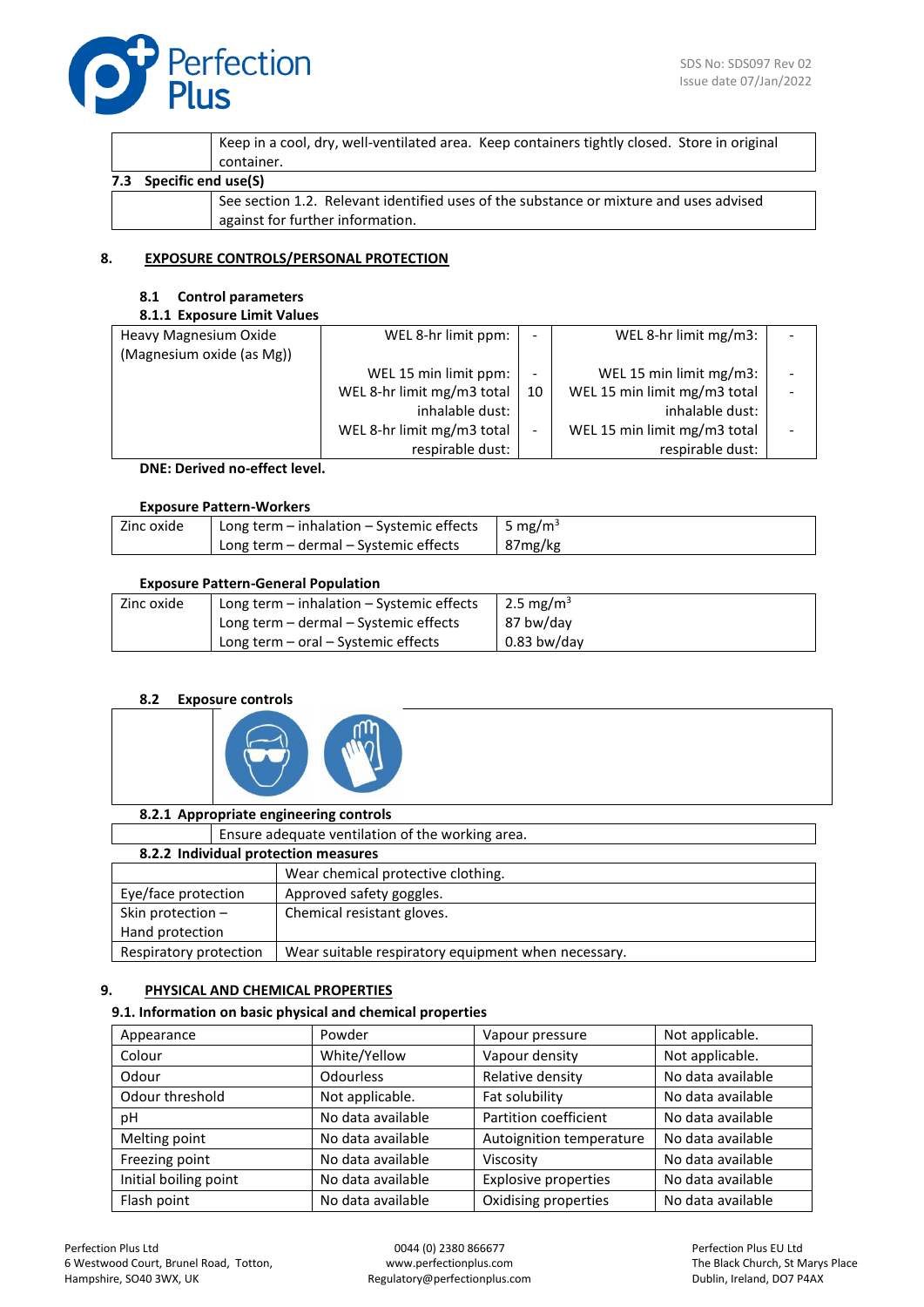

| Evaporation rate                 | No data available | Solubility        | Insoluble in water |  |
|----------------------------------|-------------------|-------------------|--------------------|--|
| Flammability (solid, gas)        | No data available |                   |                    |  |
| 9.2. Other information           |                   |                   |                    |  |
| Conductivity                     |                   | No data available |                    |  |
| Surface tension                  |                   | No data available |                    |  |
| Gas group                        |                   | Not applicable.   |                    |  |
| Benzene content                  |                   | No data available |                    |  |
| Lead content                     |                   | No data available |                    |  |
| VOC (Volatile organic compounds) |                   | No data available |                    |  |

## **10. STABILITY AND REACTIVITY**

| 10.1 | Reactivity              |                                         |
|------|-------------------------|-----------------------------------------|
|      |                         | No data available.                      |
|      | 10.2 Chemical stability |                                         |
|      |                         | Stable under normal conditions.         |
|      |                         | 10.3 Possibility of hazardous reactions |
|      |                         | No data is available on this product.   |
|      |                         | 10.4 Conditions to avoid                |
|      |                         | Heat. Moisture.                         |
|      |                         | 10.5 Incompatible materials             |
|      |                         | Strong acids. Strong bases.             |
|      |                         | 10.6 Hazardous decomposition products   |
|      |                         | No data available.                      |

### **11. TOXICOLOGICAL INFORMATION**

#### **11.1 Information on toxicological effects**

| Acute toxicity            | No data available.                         |
|---------------------------|--------------------------------------------|
| Skin corrosion/irritation | May cause irritation to skin.              |
| Serious eye               | May cause irritation to eyes.              |
| damage/irritation         |                                            |
| Respiratory of skin       | May cause irritation to mucous membrances. |
| sensitisation             |                                            |
| Germ cell mutagenicity    | No mutagenic effects reported.             |
| Carcinogenicity           | No carcinogenic effects reported.          |
| Reproductive toxicity     | No teratogenic effects reported.           |
| STOT-single exposure      | No data available.                         |
| STOT-repeated exposure    | No data available.                         |
| Aspiration hazard         | Irritating to respiratory system.          |
| Repeated or prolonged     | Irritating to skin.                        |
| exposure                  |                                            |

### **11.1.4 Toxicological Information**

| Heavy Magnesium Oxide | <b>ORAL Rat LD50:</b> 3.8 mg/kg | Dermal Rabbit LD50: >2.0 mg/kg |
|-----------------------|---------------------------------|--------------------------------|
| Zinc oxide            | Dermal Rat LD50: 2000 mg/kg     | Oral Rabbit LD50: 5000mg/kg    |

## **12. ECOLOGICAL INFORMATION**

### **12.1 Toxicity**

| Heavy Magnesium                    | Daphnia EC50/48h: 10.0000 mg/l       | Fish LC50/96h: 10.0000 mg/l         |
|------------------------------------|--------------------------------------|-------------------------------------|
| Zinc oxide                         | Daphnia EC50/48h: 1.0000 mg/l        | Algae IC50/72h: 0.1700 mg/l         |
|                                    | Rainbow trout LC50/96h: 330-780 mg/l | Bluegill sunfish LC50/96h: 320 mg/l |
| 12.2 Persistence and degradability |                                      |                                     |
|                                    |                                      |                                     |

No data is available on this product.

**12.3 Bio accumulative potential** No data is available on this product.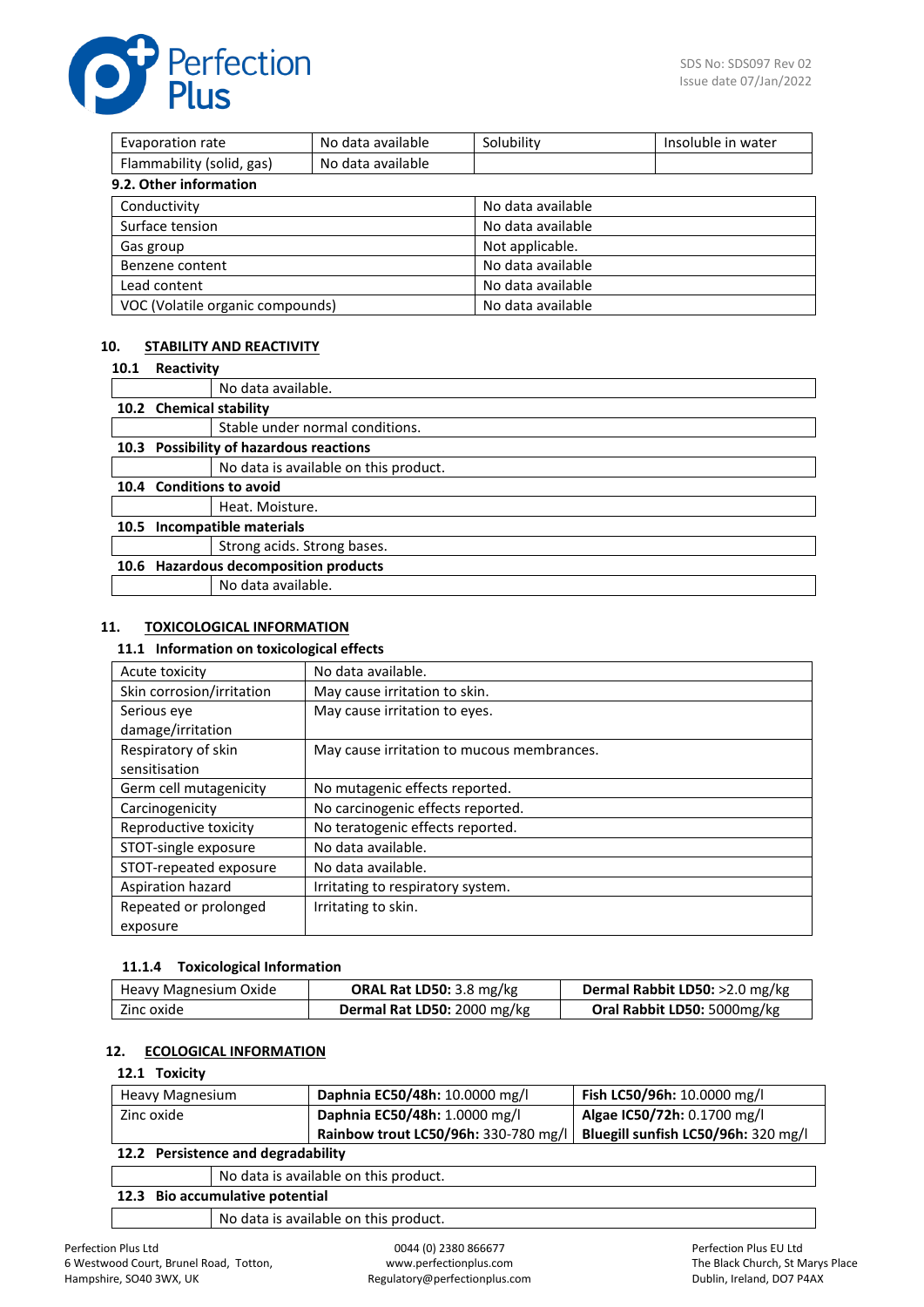

## **Partition coefficient**

|                                         | <b>Zinc Cement Powder No data available</b>      | <b>Zinc Oxide No data available</b> |
|-----------------------------------------|--------------------------------------------------|-------------------------------------|
| 12.4 Mobility in soil                   |                                                  |                                     |
|                                         | No data is available on this product.            |                                     |
| 12.5 Results of PBT and vPvB assessment |                                                  |                                     |
|                                         | No data is available on this product.            |                                     |
| 12.6 Other adverse effects              |                                                  |                                     |
|                                         | Toxic to aquatic life with long lasting effects. |                                     |

## **13. DISPOSAL CONSIDERATIONS**

## **13.1 Waste treatment methods**

|                            | Dispose of in compliance with all local and national regulations.                                                                                                                                                                                                                                                      |
|----------------------------|------------------------------------------------------------------------------------------------------------------------------------------------------------------------------------------------------------------------------------------------------------------------------------------------------------------------|
| <b>General information</b> |                                                                                                                                                                                                                                                                                                                        |
|                            | 18 WASTES FROM HUMAN OR ANIMAL HEALTH CARE AND/OR RELATED RESEARCH (except<br>kitchen and restaurant wastes not arising from immediate health care). 18 01 wastes from<br>natal care, diagnosis, treatment or prevention of disease in humans. 18 01 06 chemicals<br>consisting of or containing dangerous substances. |
| <b>Disposal Methods</b>    |                                                                                                                                                                                                                                                                                                                        |
|                            | Do not empty in to drains. For disposal within the EC, the appropriate code according to the<br>European Waste Catalogue (EWC) should be used.                                                                                                                                                                         |
| Disposal of packaging      |                                                                                                                                                                                                                                                                                                                        |

Do NOT reuse empty canisters. Empty containers can be sent for disposal or recycling.

### **14. TRANSPORT INFORMATION**

#### Hazard pictograms



## **14.1 UN number**

|                                             | <b>UN3077</b>                |                                                   |  |  |
|---------------------------------------------|------------------------------|---------------------------------------------------|--|--|
|                                             | 14.2 UN proper shipping name |                                                   |  |  |
|                                             |                              | ENVIRONMENTALLY HAZARDOUS SUBSTANCE, SOLID N.O.S. |  |  |
| 14.3 Transport hazard class(es)             |                              |                                                   |  |  |
| ADR/RID                                     | 9                            |                                                   |  |  |
| Subsidiary risk                             | $\overline{\phantom{a}}$     |                                                   |  |  |
| <b>IMDG</b>                                 | 9                            |                                                   |  |  |
| Subsidiary risk<br>$\overline{\phantom{a}}$ |                              |                                                   |  |  |
| <b>IATA</b><br>9                            |                              |                                                   |  |  |
| Subsidiary risk<br>$\overline{\phantom{a}}$ |                              |                                                   |  |  |
| 14.4 Packing group                          |                              |                                                   |  |  |
| Packing Group                               | Ш                            |                                                   |  |  |
| 14.5 Environmental hazards                  |                              |                                                   |  |  |
| Environmental hazards<br>Yes                |                              |                                                   |  |  |
| Marine pollutant                            |                              | Yes                                               |  |  |
| <b>ADR/RID</b>                              |                              |                                                   |  |  |
| Hazard ID                                   | 90                           |                                                   |  |  |
| Tunnel category                             | (E)                          |                                                   |  |  |
| <b>IMDG</b>                                 |                              |                                                   |  |  |
| EmS Code                                    | $F-A S-F$                    |                                                   |  |  |
| <b>IATA</b>                                 |                              |                                                   |  |  |